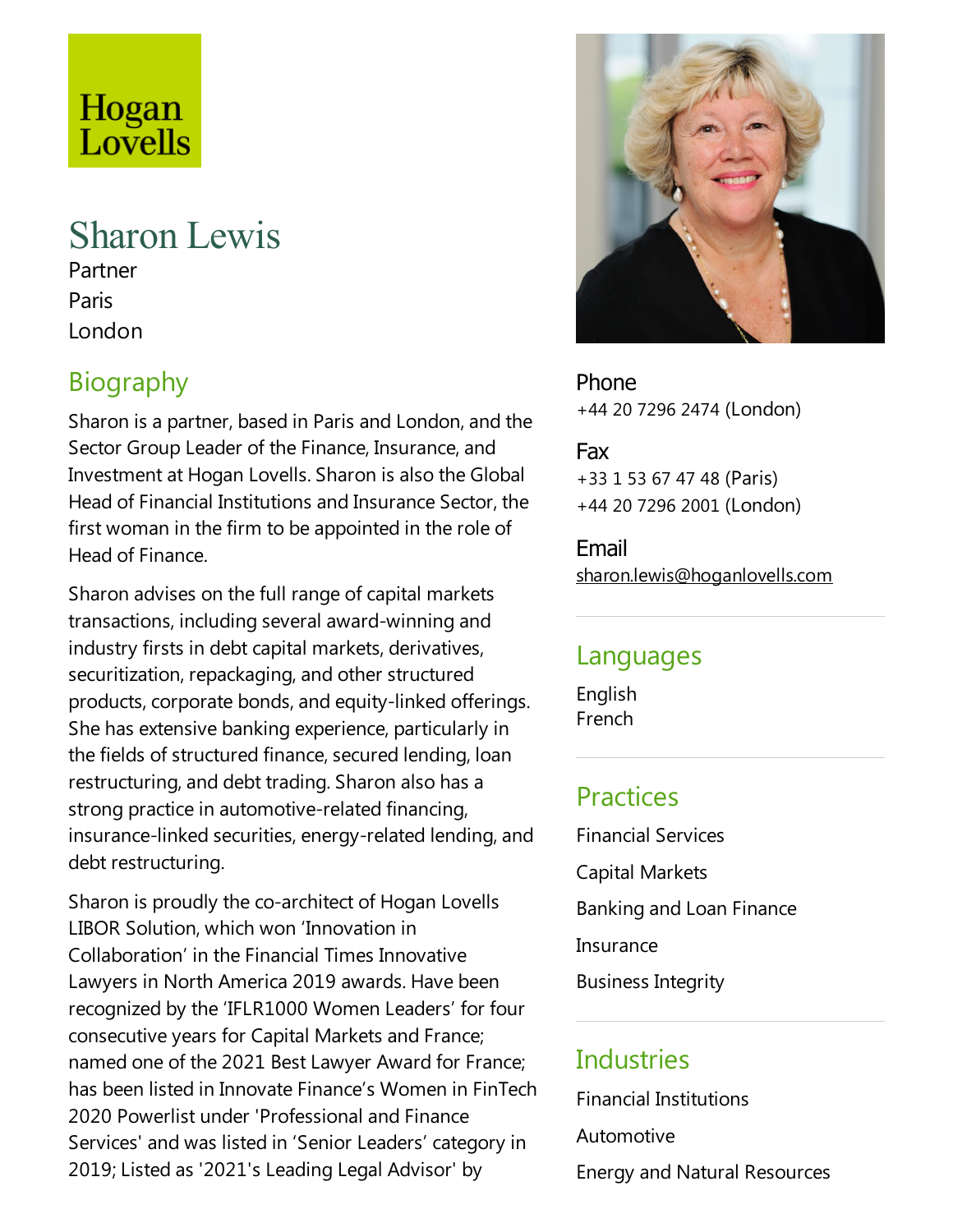CORPTODAY;and also was named aleading individual by Chambers for her expertise in English and French law for banking and finance and structured finance. Sharon was listed in 'IFLR1000 Women Leaders 2022' and won the 'Lifetime Achievement' award at the IFLR Europe Awards 2022.

Her interests include jewelry design, and as part of a social enterprise project, she set up www.thepearlladies.com. Sharon is also a keen supporter of the French AFM-Téléthon, organized by the French association against the neuromuscular disease which raises funds for research projects into rare genetic diseases.

# Representative experience

The first of its kind in the market  $-$  advising EDF on the first ever green bond issued by a corporate of  $E1.4$ bn

The first ever 100-year century bond issue in sterling  $$ advising EDF on its  $£1.35$ bn bond issue in sterling.

Advising Crédit Agricole S.A on its securitisation of residential mortgage loans granted by the group's 39 regional banks for an amount of €1,136,400,000.

Advising AXA Bank Europe SCF, a French covered bond structure (société de crédit foncier) on its €9bn entry program.

#### Awards and rankings

- Named IFLR's1000 Women Leaders 2021 for France, IFLR <sup>1000</sup>, 2021
- Capital Markets: Structured Finance (France), Chambers Global, 2018-2021
- Gapital Markets: Debt (France), Chambers Global, 2018-2021
- Gapital Markets (France), Foreign expert for UK, Chambers Global, 2018-2021
- $\blacksquare$  Derivatives and Structured Finance, France, Recommended, Legal 500 EMEA, 2019-2020
- $\blacksquare$  Derivatives and Structured Finance, France, Leading Individuals, Legal 500 EMEA, 2019-2020

**Insurance** 

Diversified Industrials

# Areas of focus

Derivatives and Structured Products

Raising Debt Capital

Securitization and Structured Finance

Direct Lending

Sustainable Finance & Investment

# Education and admissions

# Education

First Class Honours in English and French Law, University of Paris XI (Paris Sud)

LL.B., University of Kent

#### **Memberships**

Franco-British Chamber of Commerce

#### Bar admissions and qualifications

Solicitor, England and Wales

Paris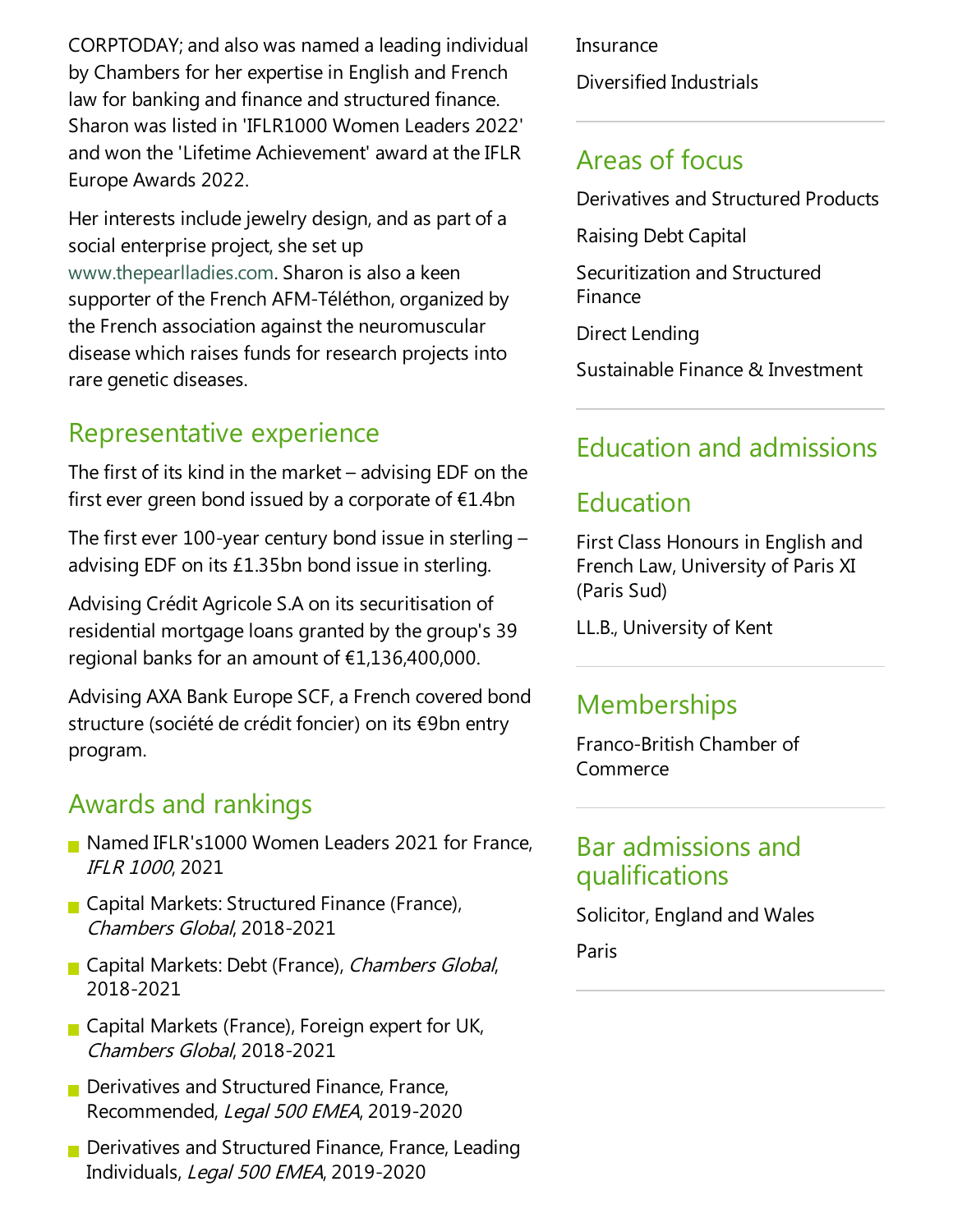- $\blacksquare$  Capital Markets: Debt Capital Markets, France, Recommended, Legal 500 EMEA, 2019-2020
- $\blacksquare$  Derivatives and Structured Finance, Leading Individual, Legal 500 EMEA, 2018-2020
- Gapital Markets: Debt Capital Markets, Legal 500 EMEA, 2018-2020
- Gapital Markets: Debt & Equity (UK), Expertise Based Abroad in France, Chambers Global, 2018-2020
- Capital Markets: Structured Finance, Securitisation & Derivatives (UK), Expertise Based Abroad in France, Chambers Global, 2018-2020
- Listed in the 2020 edition of IFLR1000 Women Leaders, IFLR <sup>1000</sup>, 2020
- Recommended as a National Leader in Capital Markets, Who's Who Legal, 2020
- Industry Focus: Energy, Legal 500 EMEA, 2019
- Recognised Practitioner in Capital Markets (Debt), Chambers Europe, 2018
- $\blacksquare$  Sharon Lewis combines strong skills in both structured finance and debt. She offers expert advice on cross-border transactions thanks to her dual qualification in French and English law. Clients describe her as excellent on structured finance and report: She understands the company needs and she is always available to deliver the quality service we demand., Chambers Europe, 2018
- Among the 300 female lawyers considered as best transactional specialists, IFLR <sup>1000</sup>, 2018
- **Listed on the Women in FinTech 2020 Powerlist** under the'Professional and Finance Services' category, *Innovate Finance*, 2020
- **Listed on the Women in FinTech 2019 Powerlist** under the 'Senior Leaders' category, Innovate Finance, 2019
- **Listed on the Women in FinTech 2017 Powerlist,** Innovate Finance, 2017

#### Latest thinking and events

- **Hogan Lovells Events** 
	- $\blacksquare$  The Future of Finance and Insurance: Embracing